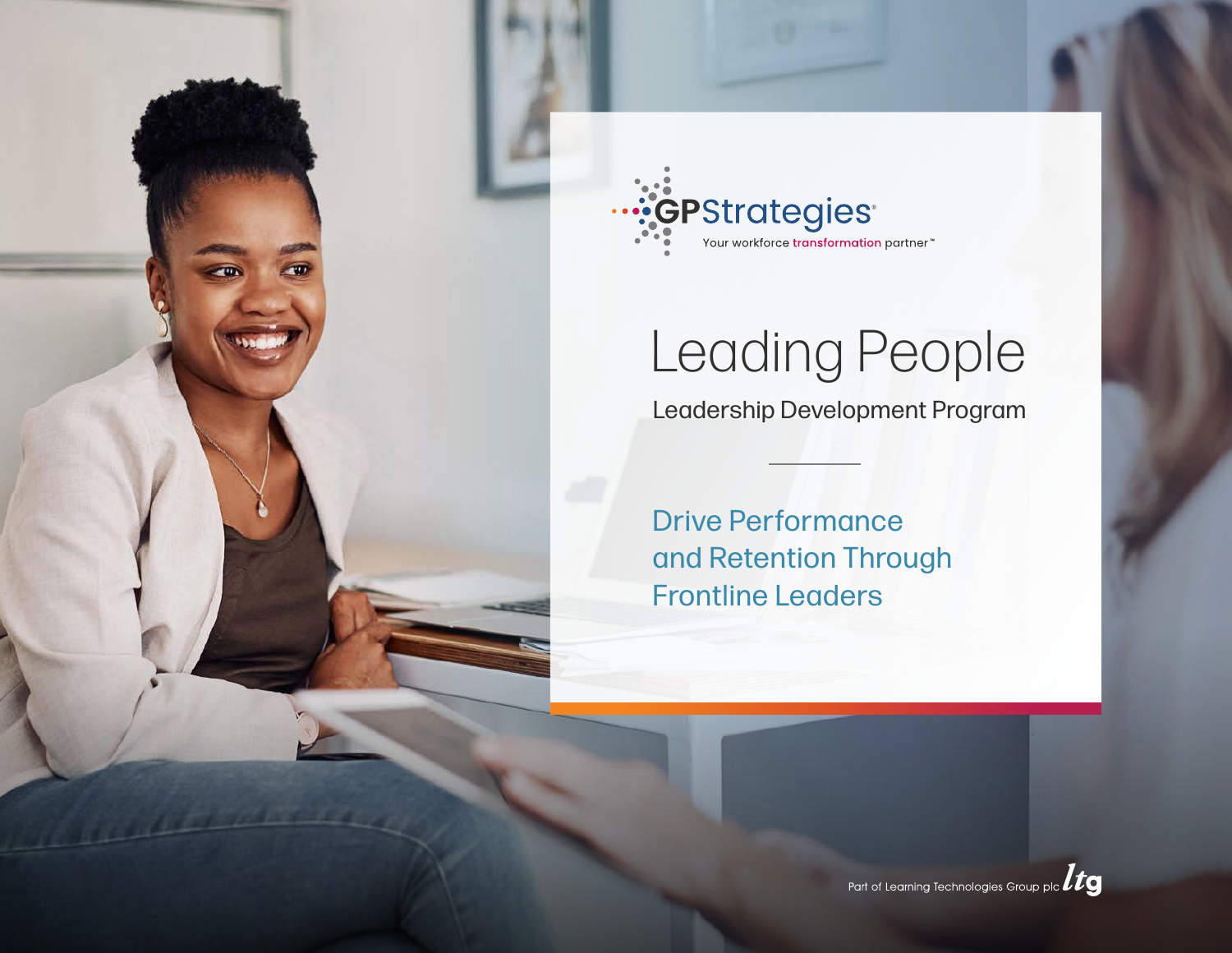Leading People is a leadership development program that equips frontline managers with skills and strategies to engage and unleash the expertise, independence, and performance of their direct reports. Based on our research and experience, the program has achieved proven success with hundreds of leading companies through the development of thousands of leaders worldwide.

The program is ready to deploy in its standard configuration or to be customized and contextualized by a GP Strategies® learning consultant to better meet your needs. Designed in a modular fashion, Leading People allows you to select the most relevant topics for your organization and learners. Adding to the program's versatility is the ability to deploy the modules as live instructor-led training (ILT), virtual instructor-led training (VILT), or a combination of both. The learning journey can comprise only content from Leading People or may be supplemented with additional GP Strategies leadership content, such as Emotional Intelligence, Handling Conflict, Inclusion and Belonging, and more.

# Leading People Learning Experience